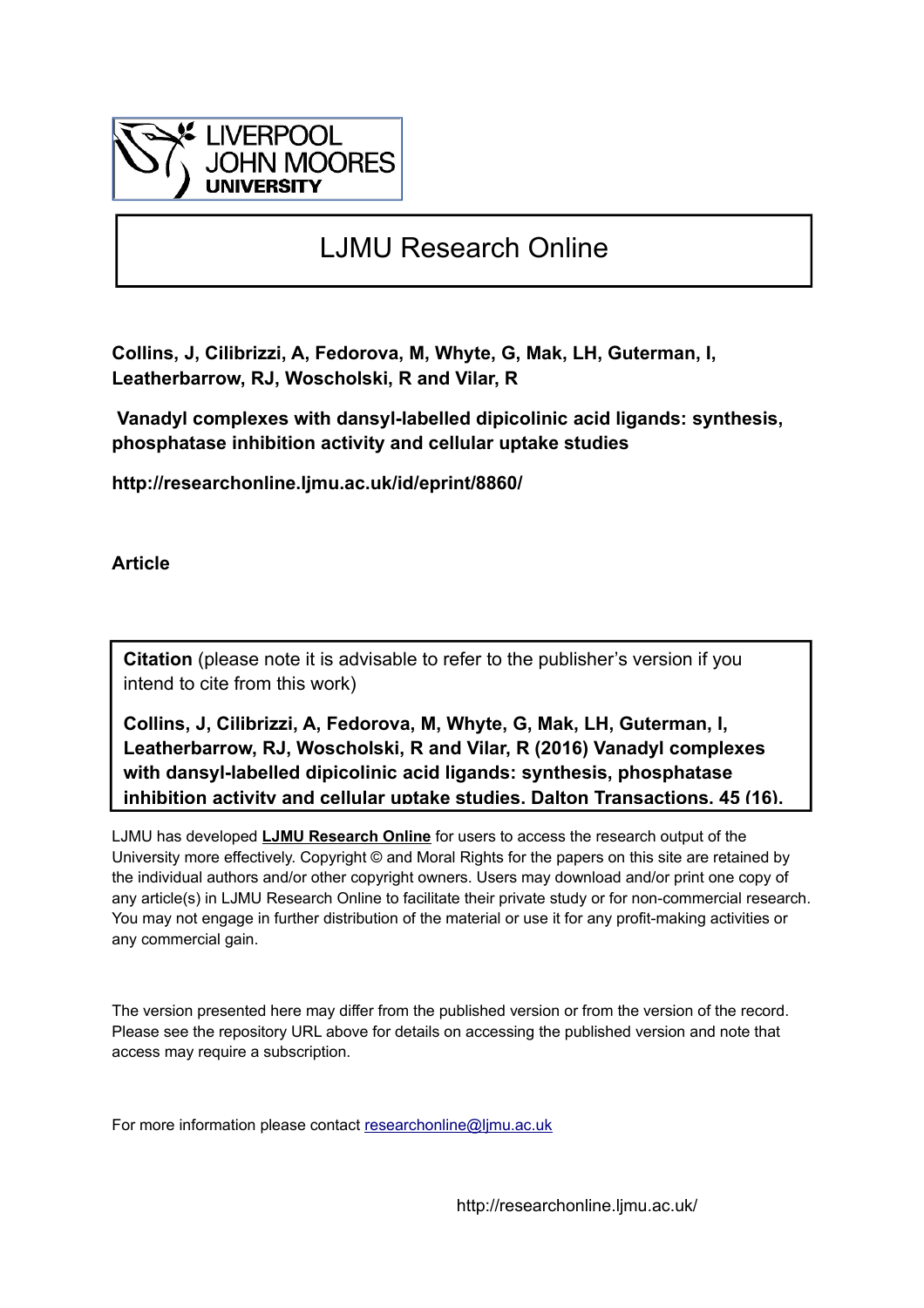## Supporting information

## **Vanadyl complexes with dansyl-labelled di-picolinic acid ligands: synthesis, phosphatase inhibition activity and cellular uptake studies**

Juliet Collins, Agostino Cilibrizzi, Marina Fedorova, Gillian Whyte, Lok Mak, Inna Guterman, Robin Leatherbarrow, Rudiger Woscholski, Ramon Vilar

## Table of Contents

| Figures S1 and S2. <sup>1</sup> H NMR spectra of ligands 8 and 13                                               | S <sub>2</sub> |
|-----------------------------------------------------------------------------------------------------------------|----------------|
| Figure S3. Fluorescence spectra of 8, 14 and 15 in buffer solution                                              | S <sub>3</sub> |
| Figure S4. Fluorescence changes of ligand 8 and complex 14 in the presence or<br>absence of LMW-PTP and EDTA    | S4             |
| Figure S5. Fluorescence intensity of ligand 13 and complex 15 in the presence or<br>absence of LMW-PTP and EDTA | S5             |
| Figure S6. Activity of LMW-PTP in the presence of ligands 8 and 13                                              | S6             |
| Figure S7. Activity of VHR in the presence of ligands 8 and 13                                                  | S7             |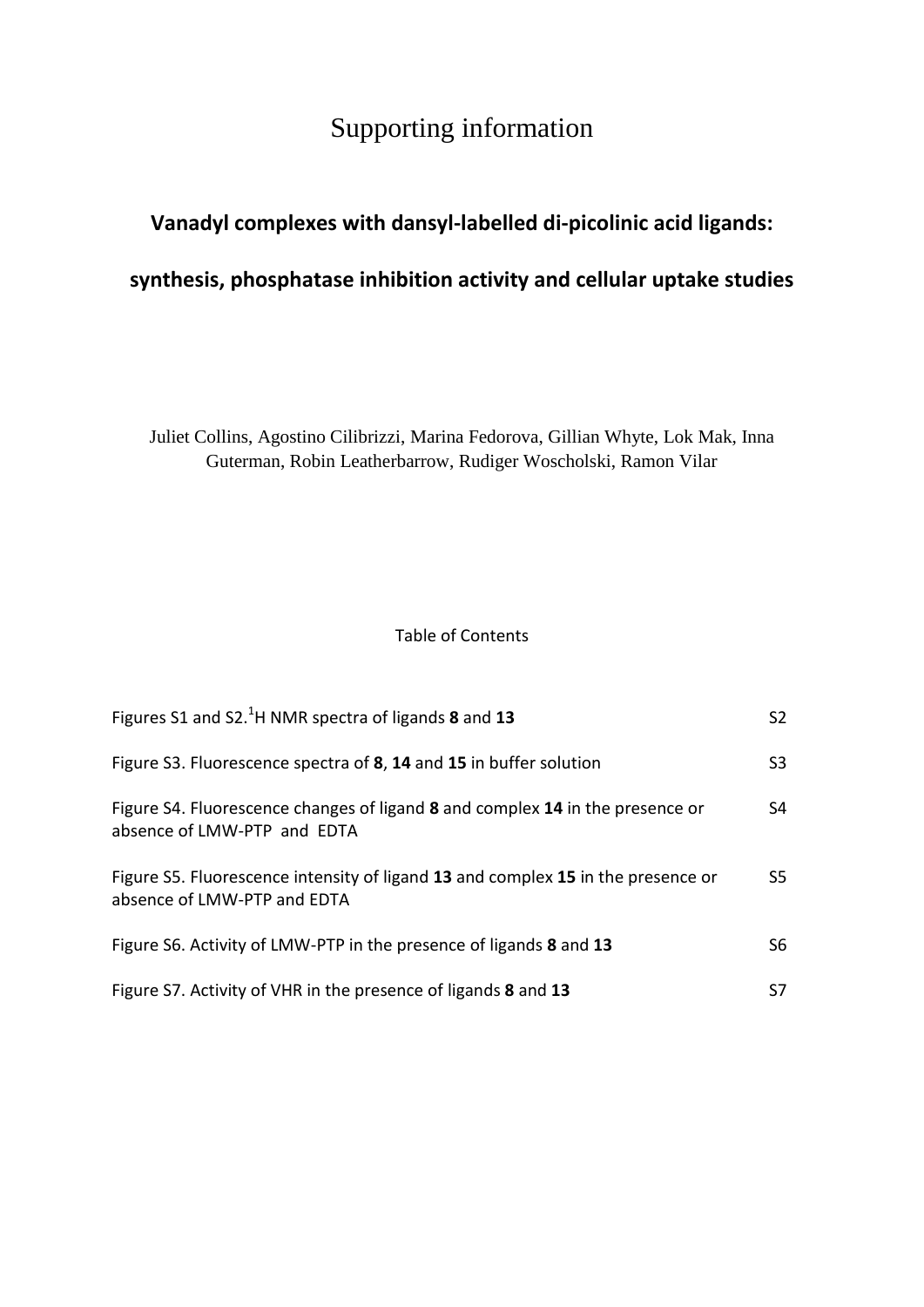

Figure S1: <sup>1</sup>H NMR spectrum of **8** (400MHz, CD<sub>3</sub>OD)



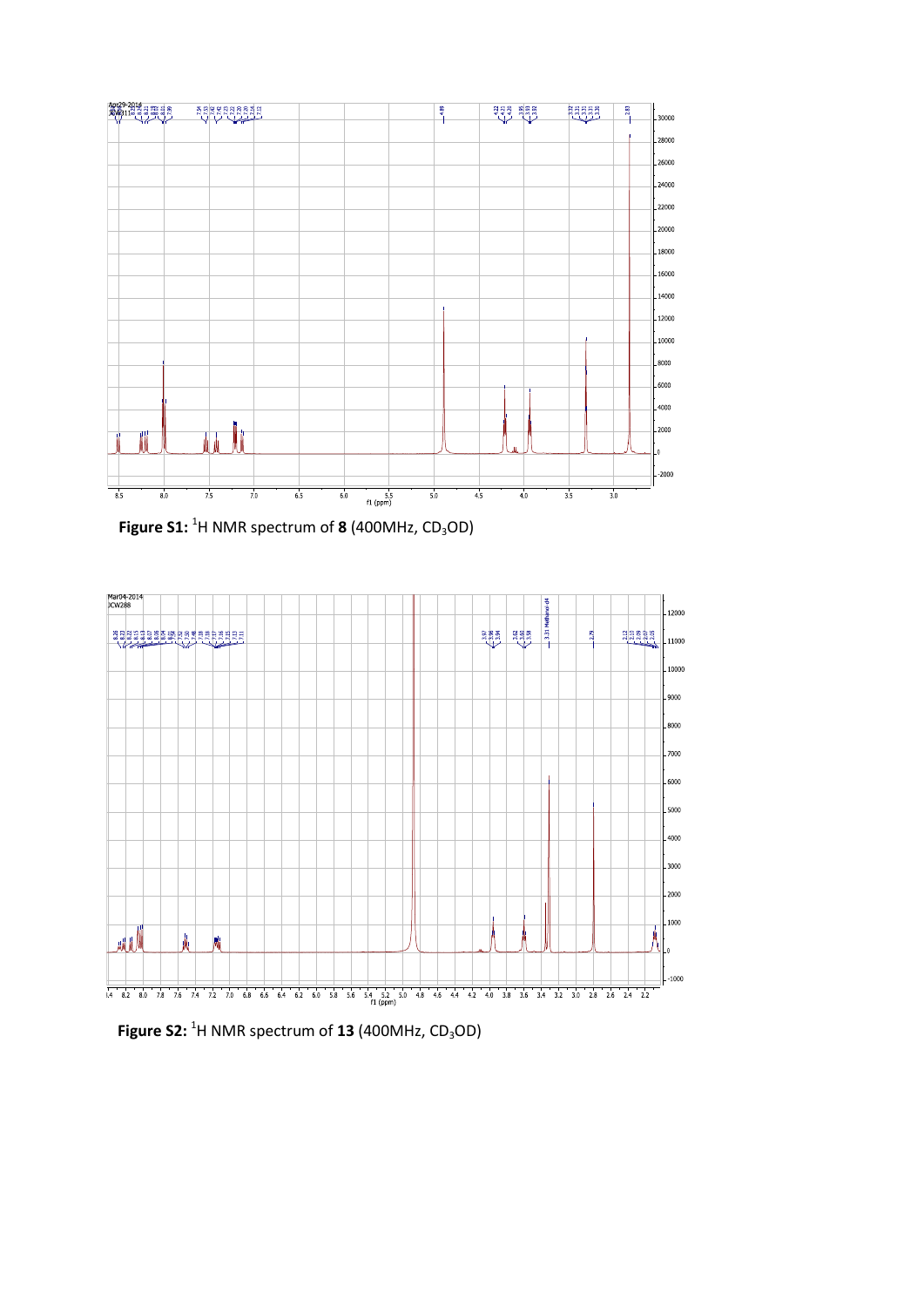

**Figure S3.** Fluorescence spectra of **8**, **14**, and **15** at 30µM in 100 mM Tris buffer containing 1 mM DTT. Readings were taken using a Varian fluorescence spectrometer in a 96-well plate with excitation of 340 nm and emission recorded from 400-650 nm.



**Figure S4.** Fluorescence intensity at 560 nm of a 30 µM solution of ligand **8** (yellow bars) and complex **14** (green bars) in the presence or absence of LMW-PTP (Enz) and 1mM EDTA in Tris buffer containing 1mM DTT. Reading was taken after 5 minutes incubation at room temperature. Intensity is recorded ±standard deviation of triplicate repeats.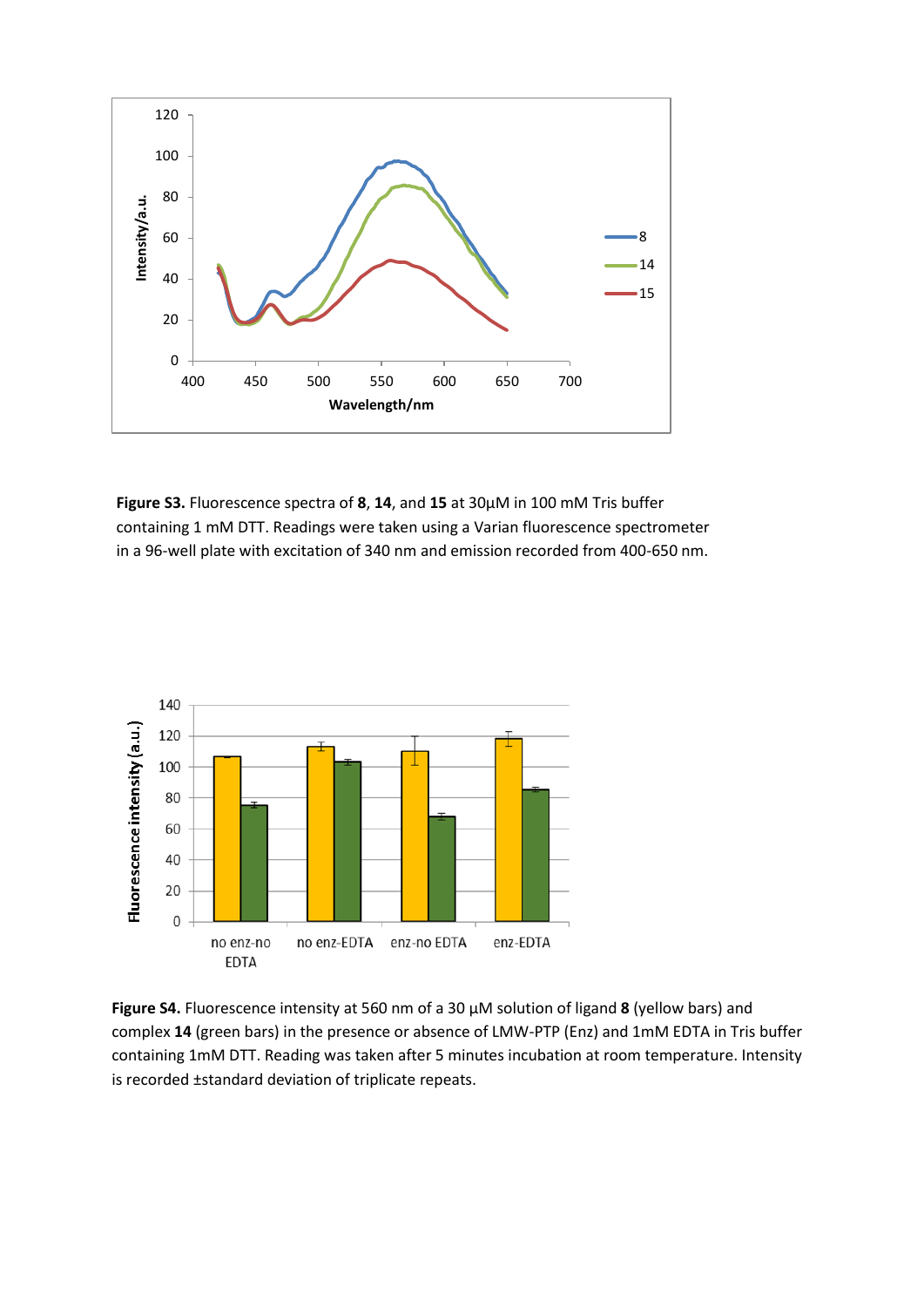

**Figure S5.** Fluorescence intensity at 560 nm of a 30 µM solution of ligand **13** (yellow bars) and complex **15** (green bars) in the presence or absence of LMW-PTP (Enz) and 1mM EDTA in Tris buffer containing 1mM DTT. Reading was taken after 2 hours incubation at room temperature. Intensity is recorded ±standard deviation of triplicate repeats.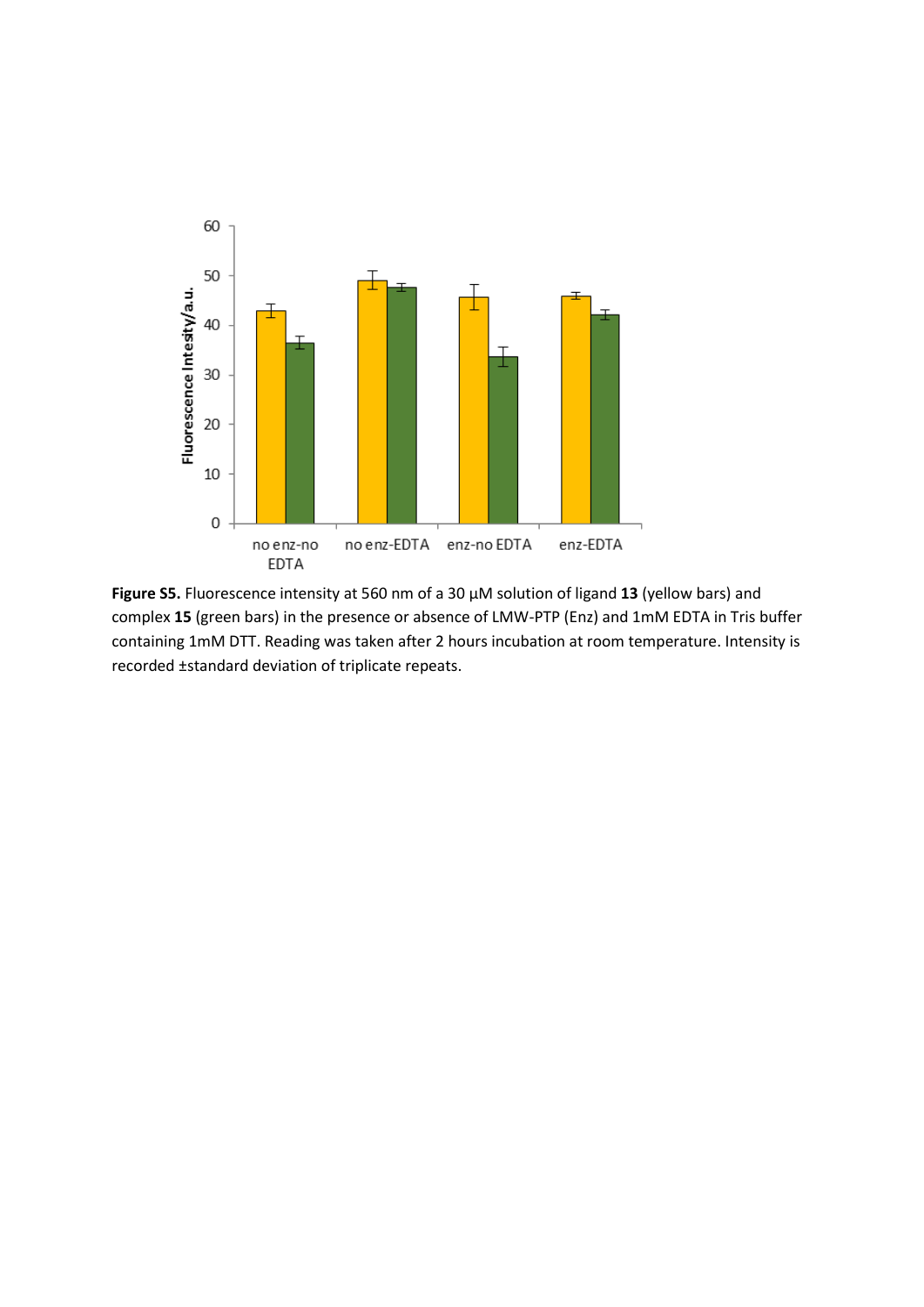

**Figure S6.** Activity of LMW-PTP in the presence of increasing amounts of ligands **8** and **13**. LMW-PTP activity was measured using the OMFP method (see Experimental Details – Phosphatase inhibition assays). The ligand solutions (prepared from 10 mM stock solution in DMSO and further diluted in water containing 1% DMSO to the required concentrations) were incubated with the enzyme in the buffer (100 mM Tris, pH = 7.4, containing 1 mM DTT) for 10 minutes at room temperature before reaction was initiated by addition of OMFP. Reading was taken over 30 minutes at 60 s intervals.